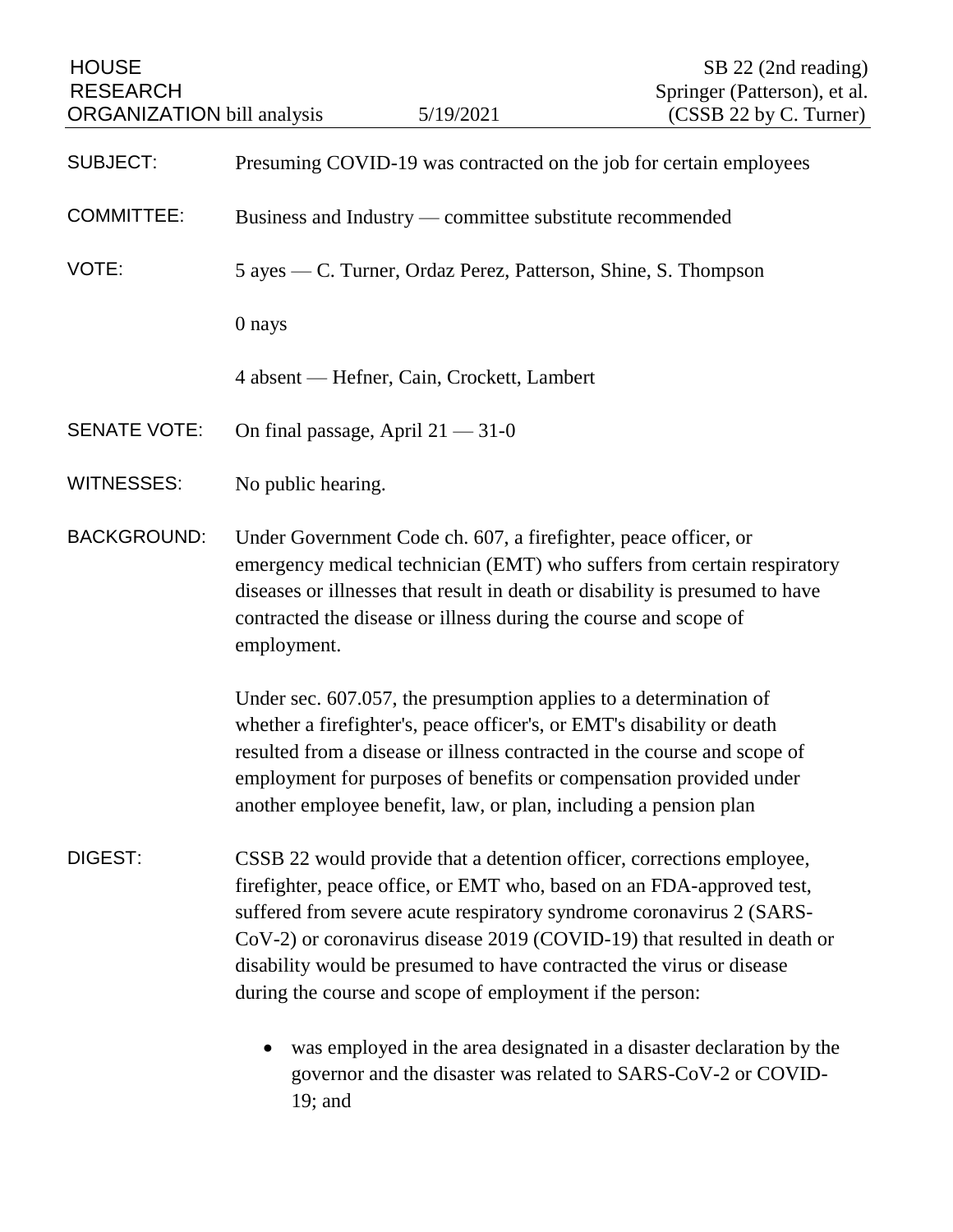• contracted the disease during the disaster.

"Corrections employee" would mean an employee of the Texas Department of Criminal Justice whose job duties required regular interaction with the public or an incarcerated population. "Detention officer" would mean an individual employed by a state agency or political subdivision to ensure the safekeeping of prisoners and the security of a municipal, county, or state penal institution.

The presumption would apply only to a person who was employed on a full-time basis and was last on duty no more than 14 days before testing positive.

The presumption for SARS-CoV-2 and COVID-19 would be subject to the same conditions as others under Government Code ch. 607, except that the presumption would be exempt from a provision requiring a person to have been employed for five or more years. Certain conditions of the presumption established for tuberculosis or other respiratory illnesses would not apply to a claim that an employee suffered from SARS-CoV-2 or COVID-19.

A rebuttal offered to a presumption under this bill could be based on evidence that a person with whom the employee resided had a confirmed diagnosis of SARS-CoV-2 or COVID-19 but could not be based solely on evidence relating to the risk of exposure of the person with whom the employee resided.

The bill would not affect the right of a detention officer, corrections employee, firefighter, peace officer, or EMT to provide proof that an injury or illness occurred during the course and scope of employment without using the presumption.

Current law regarding subclaims and reimbursement procedures for certain entities would not apply to a claim determined to be compensable or accepted by an insurance carrier using the presumption. Notwithstanding this provision, an injured employee could request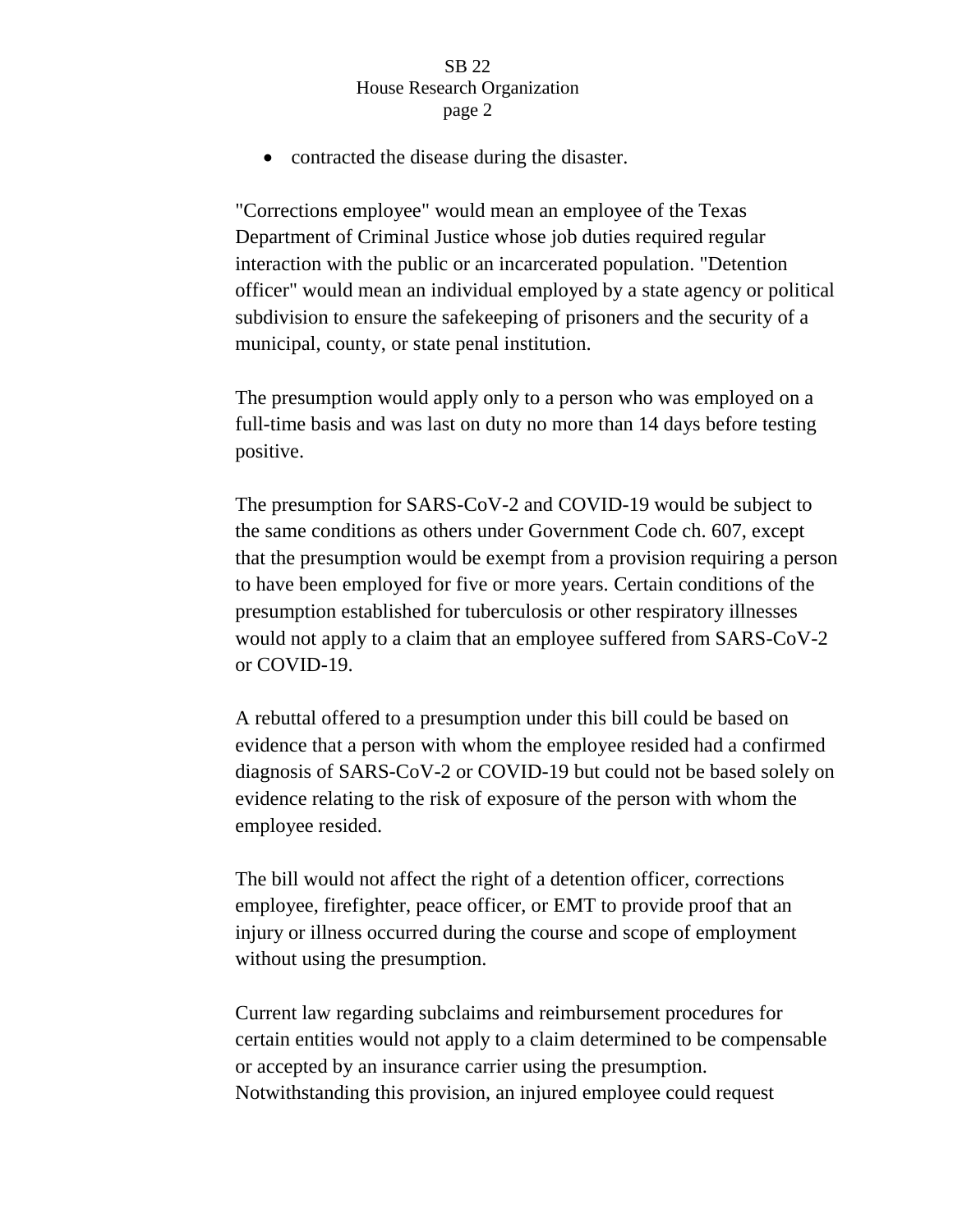reimbursement for health care paid by the employee as provided below.

An injured employee whose claim was determined to be compensable using the presumption could request reimbursement for health care paid by the employee, including copayments and partial payments, by submitting to the insurance carrier a legible written request and documentation showing the amounts paid to the health care provider. The carrier would have to provide reimbursement or deny the request within 45 days of the request.

If an insurance carrier denied a request, the employee could seek medical dispute resolution as provided by current law and the Texas Department of Insurance Division of Workers' Compensation rules. An employee's request for medical dispute resolution would be considered timely if submitted no later than 120 days after the carrier denied the request for reimbursement.

A person who on or after the date the governor declared a disaster relating to COVID-19, but before the effective date of this bill, contracted SARS-CoV-2 or COVID-19 could file a claim for benefits, compensation, or assistance on or after the effective date of this bill, regardless of whether the claim was otherwise considered untimely. The provisions of this bill would apply to such a claim, which would have to be filed within six months of the effective date.

A person who on or after the date the governor declared a disaster relating to SARS-CoV-2 or COVID-19, but before the effective date of this bill, filed a claim for benefits, compensation, or assistance that was denied could, on or after the effective date, request in writing that the insurance carrier reprocess the claim. The provisions of this bill would apply to such a request, which would have to be filed within one year of the effective date.

No later than 60 days after receiving a written request, the insurance carrier would have to reprocess the claim and notify the individual of whether the carrier accepted or denied the claim. If the claim was denied,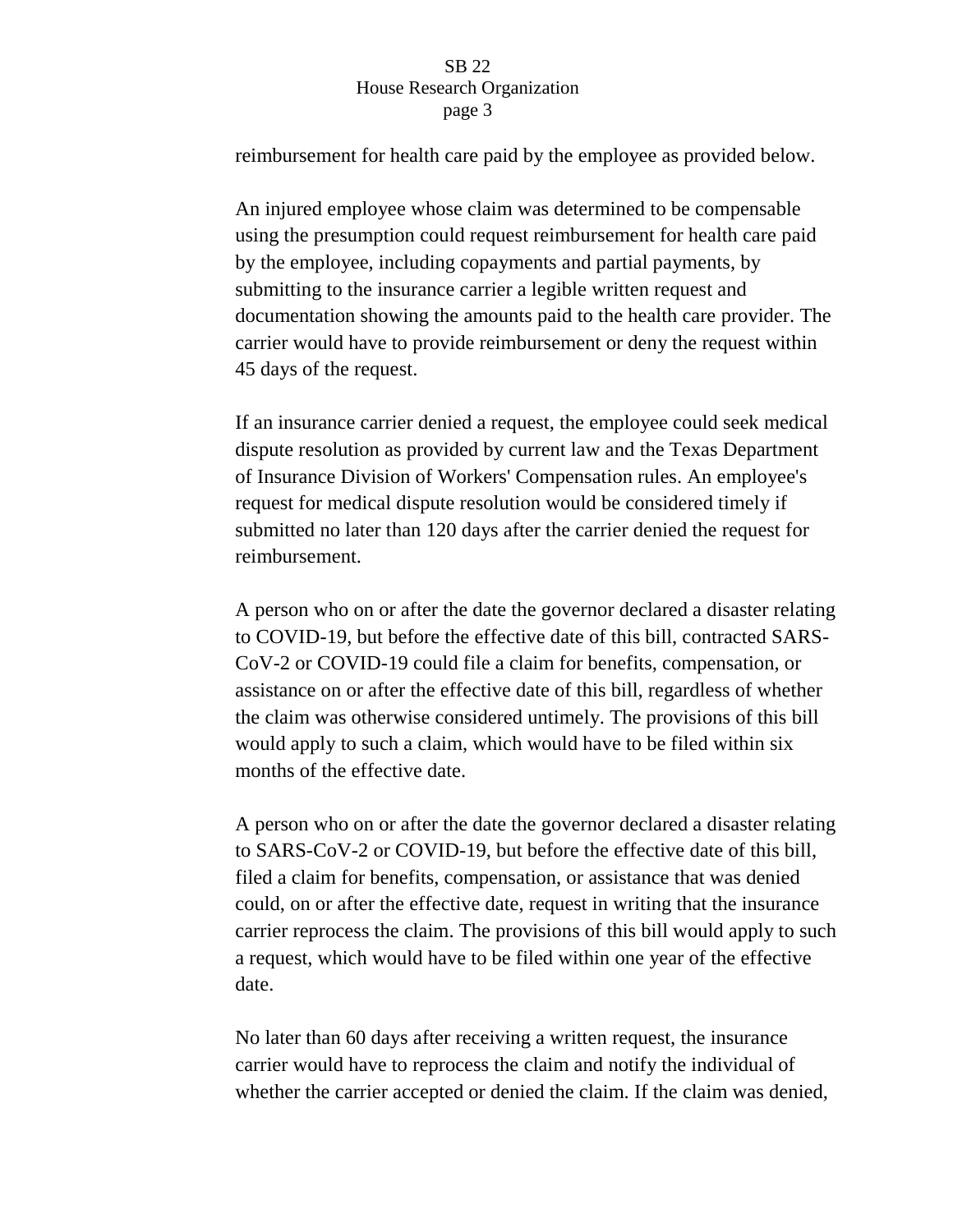|                           | the notice would have to include information on the process for disputing<br>the denial. The Division of Workers' Compensation, as soon as practicable<br>after the effective date of this bill, would have to prescribe the provisions<br>of such a notice, which would have to be clear and easily understandable.                                                                                                                                                                                                                                                                                                                                                                            |
|---------------------------|-------------------------------------------------------------------------------------------------------------------------------------------------------------------------------------------------------------------------------------------------------------------------------------------------------------------------------------------------------------------------------------------------------------------------------------------------------------------------------------------------------------------------------------------------------------------------------------------------------------------------------------------------------------------------------------------------|
|                           | The bill would take immediate effect if finally passed by a two-thirds<br>record vote of the membership of each house. Otherwise, it would take<br>effect September 1, 2021, and except as otherwise provided, the bill<br>would apply to a claim pending on or filed on or after the effective date.                                                                                                                                                                                                                                                                                                                                                                                           |
| <b>SUPPORTERS</b><br>SAY: | CSSB 22 would support first responders and public safety employees by<br>establishing COVID-19 as a presumptive illness for workers'<br>compensation and other benefits for detention officers, corrections<br>employees, firefighters, peace officers, and EMTs. During the pandemic,<br>many people were able to work from home to avoid exposure, but these<br>employees did not have that option and had to encounter the risk of<br>exposure to perform their duties and protect the people of Texas. Many<br>have faced issues with obtaining workers' compensation due to injury or<br>illness in the past, so the bill would simplify the process by adding<br>COVID-19 as presumptive. |
|                           | CSSB 22 would be accurately tailored to just those employees who had<br>contracted COVID-19 in an area of disaster and while on the job by<br>providing that the employee had to have tested positive using an FDA-<br>approved test no more than two weeks after being on duty. The bill also                                                                                                                                                                                                                                                                                                                                                                                                  |

would include certain protections for the employer and provide for rebuttal. The bill would be retroactive to ensure that employees who had claims denied in the past year could reapply for workers' compensation within six months after the bill's effective date.

While workers' compensation payments create significant costs, the Legislature could continue to work this session on how federal funds could be used to fill this need. Regardless of the cost, it is critical that the state provide care and compensation for first responders who contracted COVID-19 on the job.